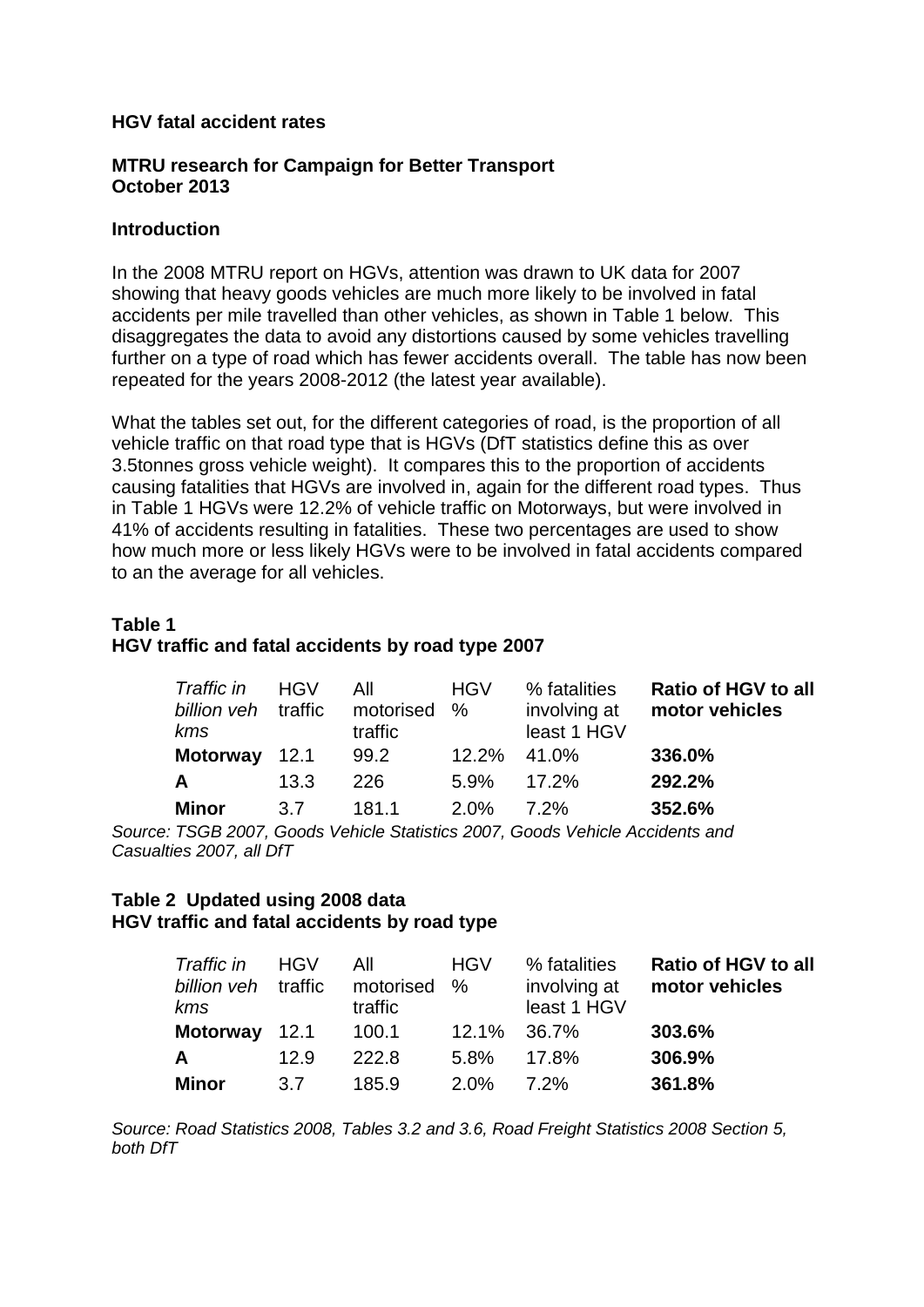## **Table 3 Updated using 2009 data HGV traffic and fatal accidents by road type**

| Traffic in<br>billion veh<br>kms | <b>HGV</b><br>traffic | All<br>motorised<br>traffic | <b>HGV</b><br>% | % fatalities<br>involving at<br>least 1 HGV | Ratio of HGV to all<br>motor vehicles |
|----------------------------------|-----------------------|-----------------------------|-----------------|---------------------------------------------|---------------------------------------|
| Motorway 11.2                    |                       | 98.9                        | 11.3% 31.1%     |                                             | 275.5%                                |
| A                                | 11.9                  | 221.1                       | $5.4\%$         | 13.6%                                       | 252.0%                                |
| Minor                            | 3.2                   | 181.1                       | $1.7\%$         | 6.7%                                        | 384.3%                                |

*Source: Quarter 2 traffic report 2010, Road Freight Statistics 2009 Section 5, both DfT*

## **Table 4 Updated using 2010 data HGV traffic and fatal accidents by road type**

| Traffic in<br>billion veh<br>kms | <b>HGV</b><br>traffic | All<br>motorised<br>traffic | <b>HGV</b><br>% | % fatalities<br>involving at<br>least 1 HGV | Ratio of HGV to all<br>motor vehicles |
|----------------------------------|-----------------------|-----------------------------|-----------------|---------------------------------------------|---------------------------------------|
| Motorway 11.9                    |                       | 98.2                        | 12.1%           | 38.1%                                       | 314%                                  |
| A                                | 11.4                  | 219.6                       | $5.2\%$         | $16.1\%$                                    | 309%                                  |
| <b>Minor</b>                     | $\mathbf{3}$ 1        | 178.2                       | $1.7\%$         | 7.3%                                        | 427%                                  |

*Source: Traffic statistics table TRA0104, Accident statistics Table RAS 30017, both DfT*

## **Table 5 Updated using 2011 data HGV traffic and fatal accidents by road type**

| Traffic in<br>billion veh<br>kms | <b>HGV</b><br>traffic | All<br>motorised<br>traffic | <b>HGV</b><br>% | % fatalities<br>involving at<br>least 1 HGV | Ratio of HGV to all<br>motor vehicles |
|----------------------------------|-----------------------|-----------------------------|-----------------|---------------------------------------------|---------------------------------------|
| Motorway 11.0                    |                       | 98.9                        | 11.2%           | 40.6%                                       | 363%                                  |
| A                                | 117                   | 219.2                       | $5.3\%$         | $15.7\%$                                    | 296%                                  |
| Minor                            | 2.6                   | 168                         | $1.5\%$         | 5.8%                                        | 387%                                  |

*Source: Traffic statistics table TRA0104, Accident statistics Table RAS 30017, both DfT*

# **Table 6 Updated using 2012 data HGV traffic and fatal accidents by road type**

| Traffic in<br>billion veh<br>kms | <b>HGV</b><br>traffic | All<br>motorised<br>traffic | <b>HGV</b><br>% | % fatalities<br>involving at<br>least 1 HGV | <b>Ratio of HGV to all</b><br>motor vehicles |
|----------------------------------|-----------------------|-----------------------------|-----------------|---------------------------------------------|----------------------------------------------|
| <b>Motorway</b>                  | 10.9                  | 99.8                        | 10.9%           | 52.3%                                       | 480%                                         |
| Α                                | 11.7                  | 217.3                       | 5.4%            | $18.1\%$                                    | 335%                                         |
| Minor                            | 2.4                   | 167.0                       | 1.4%            | $7.2\%$                                     | 514%                                         |

*Source: Traffic statistics table TRA0104, Accident statistics Table RAS 30017, both DfT*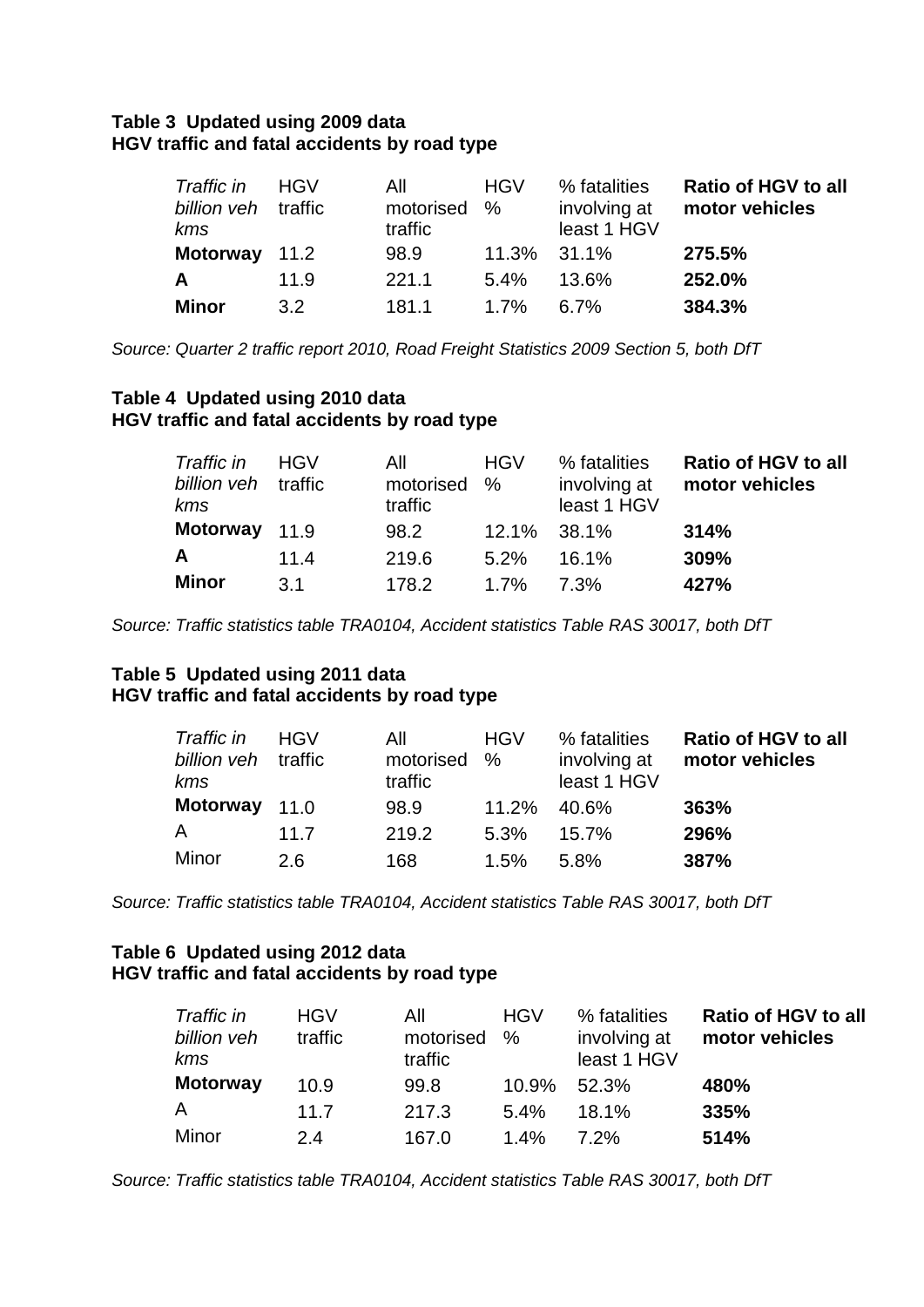# **Commentary**

The aggregation of accident statistics can conceal real impacts, particularly for different types of accidents and types of road. It is to be expected that HGV accidents would show different patterns, in this case they are much more likely to be involved in fatal accidents than other vehicles because of their special characteristics, including size, construction and weight.

The original 2007 report explored the long term problem with HGVs involved in fatal accidents, when considered mile for mile on the same type of road. Variation in accident figures for any one year can be misleading so the building up of a time series has been important and this note uses the latest figures (2012), published by DfT in September 2013.

Looking at these figures, the improvement on motorways and A roads in 2009 was not continued in 2010 or 2011 and 2012 was the worst year in this data set so far. The ratio for minor roads was also the worst since 2007. Overall, HGVs remain significantly more likely to be involved in fatal accidents, mile for mile on the same type of road, than other vehicles. This is clear from the time series, shown in the chart below.



While the tables show the relative involvement of HGVs by type of road, the number of fatal accidents varies between road types. For reference, the numbers of fatalities